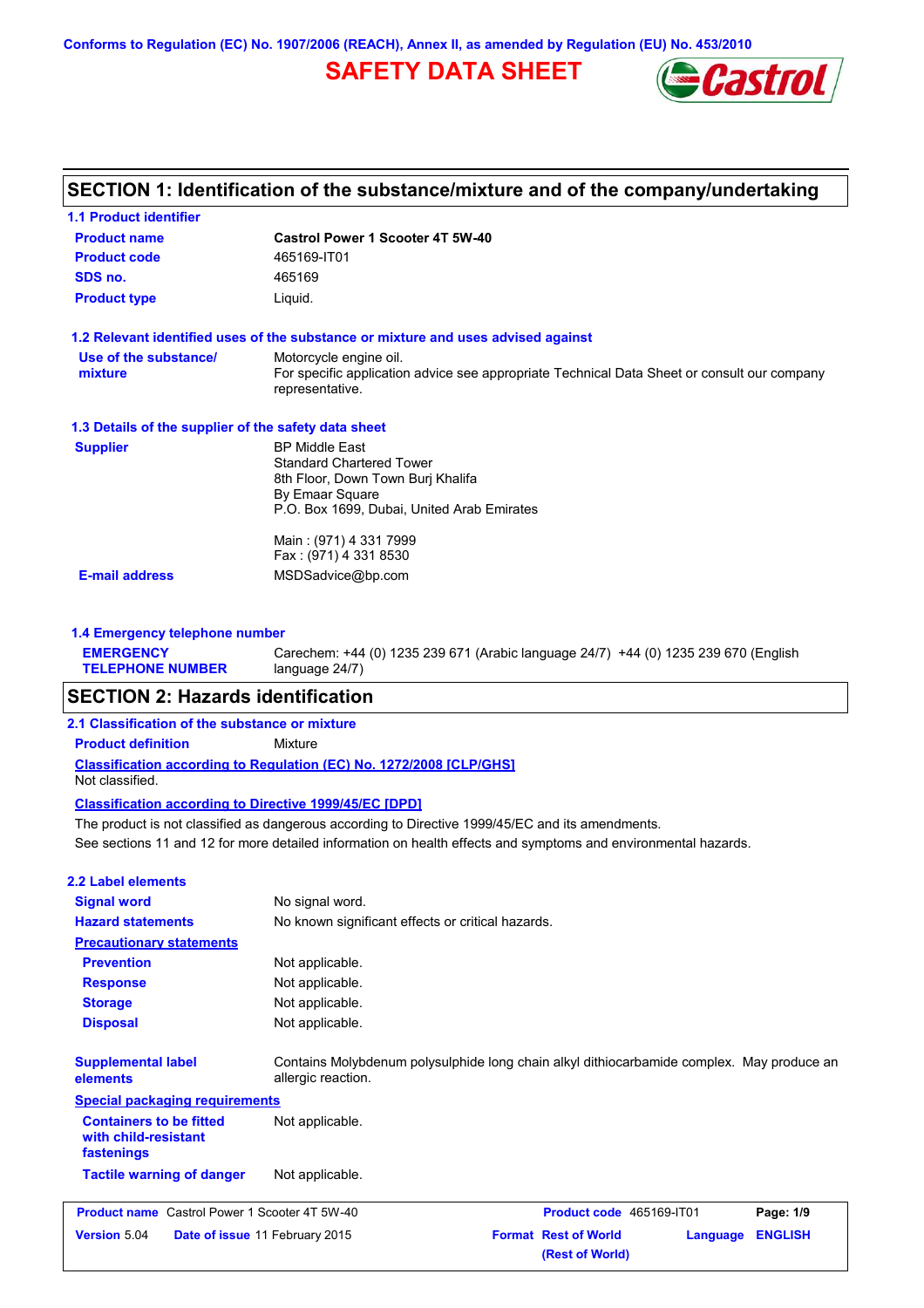# **SECTION 2: Hazards identification**

## **2.3 Other hazards**

**Other hazards which do** 

**not result in classification** Defatting to the skin. USED ENGINE OILS Used engine oil may contain hazardous components which have the potential to cause skin cancer. See Toxicological Information, section 11 of this Safety Data Sheet.

## **SECTION 3: Composition/information on ingredients**

**Substance/mixture** Mixture

Chemically modified base oil Proprietary performance additives.

|                                                               |            | <b>Classification</b> |                 |                                                      |             |  |
|---------------------------------------------------------------|------------|-----------------------|-----------------|------------------------------------------------------|-------------|--|
| <b>Product/ingredient</b><br>name                             | CAS no.    | %                     | 67/548/EEC      | <b>Regulation (EC) No.</b><br><b>1272/2008 [CLP]</b> | <b>Type</b> |  |
| Distillates (petroleum),<br>hydrotreated, heavy<br>paraffinic | 64742-54-7 | $≥50 - 575$           | Not classified. | Asp. Tox. 1, H304                                    | [1] [2]     |  |

### **See Section 16 for the full text of the H statements declared above.**

Type

[1] Substance classified with a health or environmental hazard

[2] Substance with a workplace exposure limit

[3] Substance meets the criteria for PBT according to Regulation (EC) No. 1907/2006, Annex XIII

[4] Substance meets the criteria for vPvB according to Regulation (EC) No. 1907/2006, Annex XIII

[5] Substance of equivalent concern

Occupational exposure limits, if available, are listed in Section 8.

# **SECTION 4: First aid measures**

## **4.1 Description of first aid measures**

| <b>Eye contact</b>                | In case of contact, immediately flush eyes with plenty of water for at least 15 minutes. Eyelids<br>should be held away from the eyeball to ensure thorough rinsing. Check for and remove any<br>contact lenses. Get medical attention. |
|-----------------------------------|-----------------------------------------------------------------------------------------------------------------------------------------------------------------------------------------------------------------------------------------|
| <b>Skin contact</b>               | Wash skin thoroughly with soap and water or use recognised skin cleanser. Remove<br>contaminated clothing and shoes. Wash clothing before reuse. Clean shoes thoroughly before<br>reuse. Get medical attention if irritation develops.  |
| <b>Inhalation</b>                 | If inhaled, remove to fresh air. Get medical attention if symptoms appear.                                                                                                                                                              |
| <b>Ingestion</b>                  | Do not induce vomiting unless directed to do so by medical personnel. Get medical attention if<br>symptoms occur.                                                                                                                       |
| <b>Protection of first-aiders</b> | No action shall be taken involving any personal risk or without suitable training.                                                                                                                                                      |

## **4.2 Most important symptoms and effects, both acute and delayed**

See Section 11 for more detailed information on health effects and symptoms.

## **4.3 Indication of any immediate medical attention and special treatment needed**

**Notes to physician** Treatment should in general be symptomatic and directed to relieving any effects.

## **SECTION 5: Firefighting measures**

| 5.1 Extinguishing media                         |                                                                                     |
|-------------------------------------------------|-------------------------------------------------------------------------------------|
| <b>Suitable extinguishing</b><br>media          | In case of fire, use foam, dry chemical or carbon dioxide extinguisher or spray.    |
| Unsuitable extinguishing<br>media               | Do not use water jet.                                                               |
|                                                 | 5.2 Special hazards arising from the substance or mixture                           |
| <b>Hazards from the</b><br>substance or mixture | In a fire or if heated, a pressure increase will occur and the container may burst. |
| Hazardous combustion                            | Combustion products may include the following:                                      |

#### **Hazardous combustion products** Combustion products may include the following: carbon oxides (CO, CO2) (carbon monoxide, carbon dioxide)

## **5.3 Advice for firefighters**

| <b>Product name</b> Castrol Power 1 Scooter 4T 5W-40 |                                       | <b>Product code</b> 465169-IT01 |                             | Page: 2/9        |  |
|------------------------------------------------------|---------------------------------------|---------------------------------|-----------------------------|------------------|--|
| <b>Version 5.04</b>                                  | <b>Date of issue 11 February 2015</b> |                                 | <b>Format Rest of World</b> | Language ENGLISH |  |
|                                                      |                                       |                                 | (Rest of World)             |                  |  |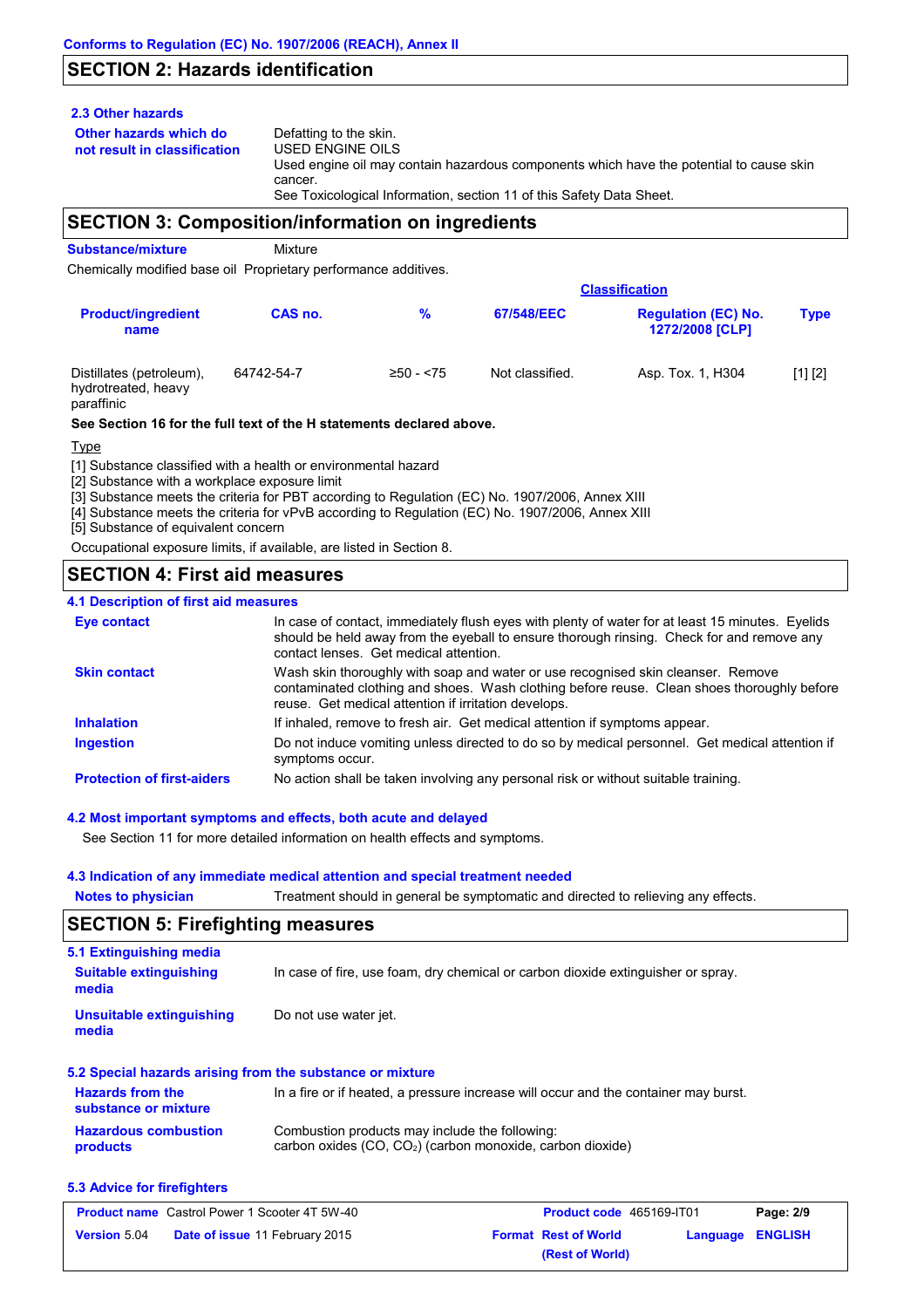# **SECTION 5: Firefighting measures**

| <b>Special precautions for</b><br>fire-fighters          | Promptly isolate the scene by removing all persons from the vicinity of the incident if there is a<br>fire. No action shall be taken involving any personal risk or without suitable training.                                                                                            |
|----------------------------------------------------------|-------------------------------------------------------------------------------------------------------------------------------------------------------------------------------------------------------------------------------------------------------------------------------------------|
| <b>Special protective</b><br>equipment for fire-fighters | Fire-fighters should wear appropriate protective equipment and self-contained breathing<br>apparatus (SCBA) with a full face-piece operated in positive pressure mode. Clothing for fire-<br>fighters (including helmets, protective boots and gloves) conforming to European standard EN |
|                                                          | 469 will provide a basic level of protection for chemical incidents.                                                                                                                                                                                                                      |

# **SECTION 6: Accidental release measures**

|                                                          | 6.1 Personal precautions, protective equipment and emergency procedures                                                                                                                                                                                                                                                                                                                        |
|----------------------------------------------------------|------------------------------------------------------------------------------------------------------------------------------------------------------------------------------------------------------------------------------------------------------------------------------------------------------------------------------------------------------------------------------------------------|
| For non-emergency<br>personnel                           | No action shall be taken involving any personal risk or without suitable training. Evacuate<br>surrounding areas. Keep unnecessary and unprotected personnel from entering. Do not touch<br>or walk through spilt material. Floors may be slippery; use care to avoid falling. Put on<br>appropriate personal protective equipment.                                                            |
| For emergency responders                                 | If specialised clothing is required to deal with the spillage, take note of any information in<br>Section 8 on suitable and unsuitable materials. See also the information in "For non-<br>emergency personnel".                                                                                                                                                                               |
| <b>6.2 Environmental</b><br>precautions                  | Avoid dispersal of spilt material and runoff and contact with soil, waterways, drains and sewers.<br>Inform the relevant authorities if the product has caused environmental pollution (sewers,<br>waterways, soil or air).                                                                                                                                                                    |
| 6.3 Methods and material for containment and cleaning up |                                                                                                                                                                                                                                                                                                                                                                                                |
| <b>Small spill</b>                                       | Stop leak if without risk. Move containers from spill area. Absorb with an inert material and<br>place in an appropriate waste disposal container. Dispose of via a licensed waste disposal<br>contractor.                                                                                                                                                                                     |
| <b>Large spill</b>                                       | Stop leak if without risk. Move containers from spill area. Prevent entry into sewers, water<br>courses, basements or confined areas. Contain and collect spillage with non-combustible,<br>absorbent material e.g. sand, earth, vermiculite or diatomaceous earth and place in container<br>for disposal according to local regulations. Dispose of via a licensed waste disposal contractor. |
| 6.4 Reference to other<br><b>sections</b>                | See Section 1 for emergency contact information.<br>See Section 5 for firefighting measures.<br>See Section 8 for information on appropriate personal protective equipment.<br>See Section 12 for environmental precautions.<br>See Section 13 for additional waste treatment information.                                                                                                     |

# **SECTION 7: Handling and storage**

| 7.1 Precautions for safe handling                                                    |                                                                                                                                                                                                                                                                                                                                                                                                                                                                                          |
|--------------------------------------------------------------------------------------|------------------------------------------------------------------------------------------------------------------------------------------------------------------------------------------------------------------------------------------------------------------------------------------------------------------------------------------------------------------------------------------------------------------------------------------------------------------------------------------|
| <b>Protective measures</b>                                                           | Put on appropriate personal protective equipment.                                                                                                                                                                                                                                                                                                                                                                                                                                        |
| <b>Advice on general</b><br>occupational hygiene                                     | Eating, drinking and smoking should be prohibited in areas where this material is handled,<br>stored and processed. Wash thoroughly after handling. Remove contaminated clothing and<br>protective equipment before entering eating areas. See also Section 8 for additional<br>information on hygiene measures.                                                                                                                                                                         |
| <b>7.2 Conditions for safe</b><br>storage, including any<br><i>incompatibilities</i> | Store in accordance with local requiations. Store in a dry, cool and well-ventilated area, away<br>from incompatible materials (see Section 10). Keep away from heat and direct sunlight. Keep<br>container tightly closed and sealed until ready for use. Containers that have been opened must<br>be carefully resealed and kept upright to prevent leakage. Store and use only in equipment/<br>containers designed for use with this product. Do not store in unlabelled containers. |
| <b>Not suitable</b>                                                                  | Prolonged exposure to elevated temperature.                                                                                                                                                                                                                                                                                                                                                                                                                                              |
| 7.3 Specific end use(s)                                                              |                                                                                                                                                                                                                                                                                                                                                                                                                                                                                          |

**Recommendations**

### See section 1.2 and Exposure scenarios in annex, if applicable.

# **SECTION 8: Exposure controls/personal protection**

## **8.1 Control parameters**

**Occupational exposure limits**

| <b>Product/ingredient name</b> | <b>Exposure limit values</b> |
|--------------------------------|------------------------------|
|                                |                              |

Distillates (petroleum), hydrotreated, heavy paraffinic **ACGIH TLV (United States).**

TWA: 5 mg/m<sup>3</sup> 8 hours. Issued/Revised: 11/2009 Form: Inhalable fraction

Whilst specific OELs for certain components may be shown in this section, other components may be present in any mist, vapour or dust produced. Therefore, the specific OELs may not be applicable to the product as a whole and are provided for guidance only.

| <b>Product name</b> Castrol Power 1 Scooter 4T 5W-40 |                                       | <b>Product code</b> 465169-IT01 |                             | Page: 3/9               |  |
|------------------------------------------------------|---------------------------------------|---------------------------------|-----------------------------|-------------------------|--|
| <b>Version 5.04</b>                                  | <b>Date of issue 11 February 2015</b> |                                 | <b>Format Rest of World</b> | <b>Language ENGLISH</b> |  |
|                                                      |                                       |                                 | (Rest of World)             |                         |  |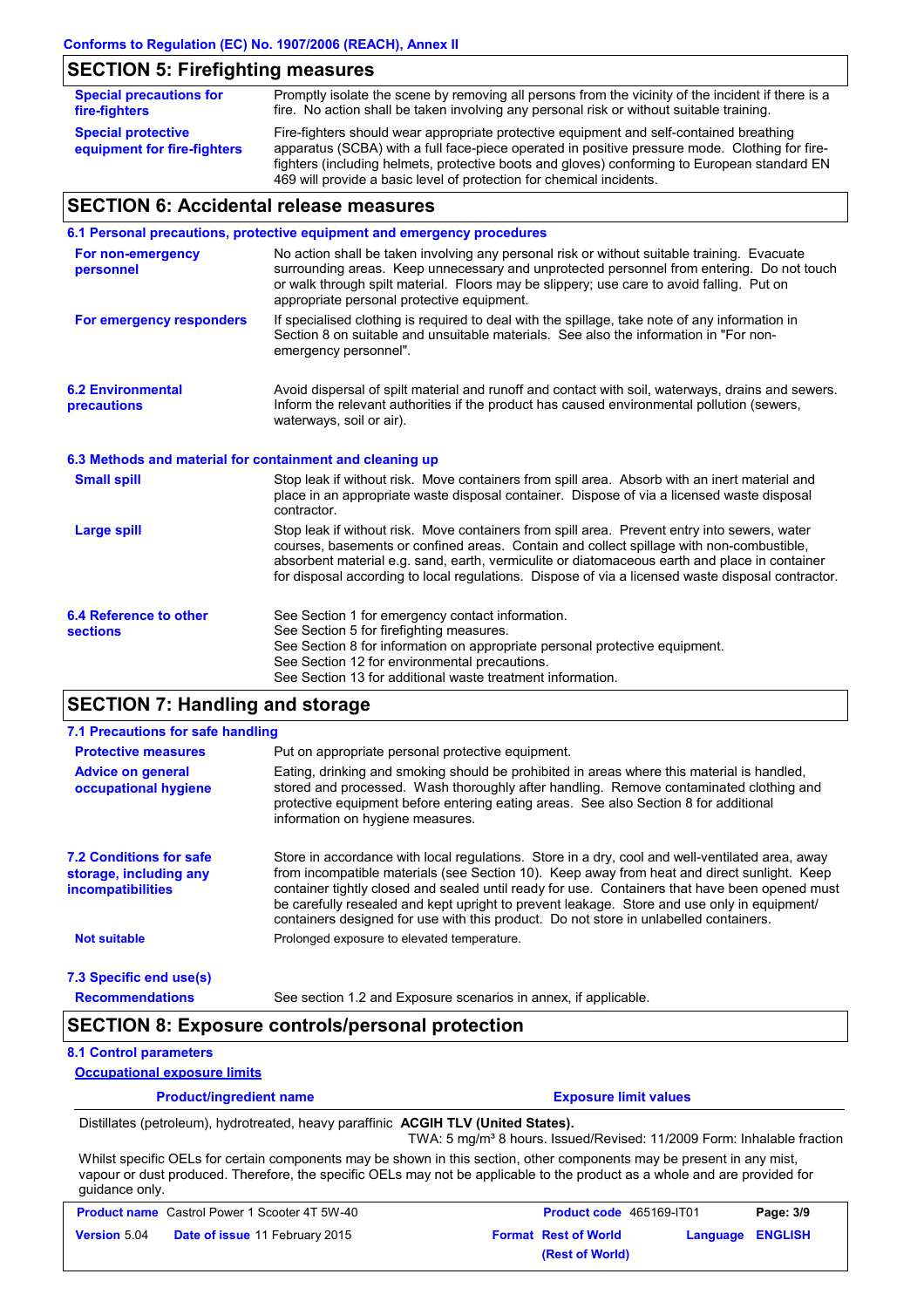# **SECTION 8: Exposure controls/personal protection**

| <b>Recommended monitoring</b><br>procedures                    | If this product contains ingredients with exposure limits, personal, workplace atmosphere or<br>biological monitoring may be required to determine the effectiveness of the ventilation or other<br>control measures and/or the necessity to use respiratory protective equipment. Reference<br>should be made to monitoring standards, such as the following: European Standard EN 689<br>(Workplace atmospheres - Guidance for the assessment of exposure by inhalation to chemical<br>agents for comparison with limit values and measurement strategy) European Standard EN<br>14042 (Workplace atmospheres - Guide for the application and use of procedures for the<br>assessment of exposure to chemical and biological agents) European Standard EN 482<br>(Workplace atmospheres - General requirements for the performance of procedures for the<br>measurement of chemical agents) Reference to national guidance documents for methods for<br>the determination of hazardous substances will also be required. |
|----------------------------------------------------------------|----------------------------------------------------------------------------------------------------------------------------------------------------------------------------------------------------------------------------------------------------------------------------------------------------------------------------------------------------------------------------------------------------------------------------------------------------------------------------------------------------------------------------------------------------------------------------------------------------------------------------------------------------------------------------------------------------------------------------------------------------------------------------------------------------------------------------------------------------------------------------------------------------------------------------------------------------------------------------------------------------------------------------|
| <b>Derived No Effect Level</b>                                 |                                                                                                                                                                                                                                                                                                                                                                                                                                                                                                                                                                                                                                                                                                                                                                                                                                                                                                                                                                                                                            |
| No DNELs/DMELs available.                                      |                                                                                                                                                                                                                                                                                                                                                                                                                                                                                                                                                                                                                                                                                                                                                                                                                                                                                                                                                                                                                            |
| <b>Predicted No Effect Concentration</b><br>No PNECs available |                                                                                                                                                                                                                                                                                                                                                                                                                                                                                                                                                                                                                                                                                                                                                                                                                                                                                                                                                                                                                            |
| <b>8.2 Exposure controls</b>                                   |                                                                                                                                                                                                                                                                                                                                                                                                                                                                                                                                                                                                                                                                                                                                                                                                                                                                                                                                                                                                                            |
| <b>Appropriate engineering</b><br><b>controls</b>              | Provide exhaust ventilation or other engineering controls to keep the relevant airborne<br>concentrations below their respective occupational exposure limits.<br>All activities involving chemicals should be assessed for their risks to health, to ensure<br>exposures are adequately controlled. Personal protective equipment should only be considered<br>after other forms of control measures (e.g. engineering controls) have been suitably evaluated.<br>Personal protective equipment should conform to appropriate standards, be suitable for use, be<br>kept in good condition and properly maintained.<br>Your supplier of personal protective equipment should be consulted for advice on selection and<br>appropriate standards. For further information contact your national organisation for standards.<br>The final choice of protective equipment will depend upon a risk assessment. It is important to<br>ensure that all items of personal protective equipment are compatible.                    |
| <b>Individual protection measures</b>                          |                                                                                                                                                                                                                                                                                                                                                                                                                                                                                                                                                                                                                                                                                                                                                                                                                                                                                                                                                                                                                            |
| <b>Hygiene measures</b>                                        | Wash hands, forearms and face thoroughly after handling chemical products, before eating,<br>smoking and using the lavatory and at the end of the working period. Ensure that eyewash<br>stations and safety showers are close to the workstation location.                                                                                                                                                                                                                                                                                                                                                                                                                                                                                                                                                                                                                                                                                                                                                                |
| <b>Respiratory protection</b>                                  | Respiratory protective equipment is not normally required where there is adequate natural or<br>local exhaust ventilation to control exposure.<br>In case of insufficient ventilation, wear suitable respiratory equipment.<br>The correct choice of respiratory protection depends upon the chemicals being handled, the<br>conditions of work and use, and the condition of the respiratory equipment. Safety procedures<br>should be developed for each intended application. Respiratory protection equipment should<br>therefore be chosen in consultation with the supplier/manufacturer and with a full assessment<br>of the working conditions.                                                                                                                                                                                                                                                                                                                                                                    |
| <b>Eye/face protection</b>                                     | Safety glasses with side shields.                                                                                                                                                                                                                                                                                                                                                                                                                                                                                                                                                                                                                                                                                                                                                                                                                                                                                                                                                                                          |
| <b>Skin protection</b><br><b>Hand protection</b>               | <b>General Information:</b>                                                                                                                                                                                                                                                                                                                                                                                                                                                                                                                                                                                                                                                                                                                                                                                                                                                                                                                                                                                                |
|                                                                | Because specific work environments and material handling practices vary, safety procedures<br>should be developed for each intended application. The correct choice of protective gloves<br>depends upon the chemicals being handled, and the conditions of work and use. Most gloves<br>provide protection for only a limited time before they must be discarded and replaced (even the<br>best chemically resistant gloves will break down after repeated chemical exposures).                                                                                                                                                                                                                                                                                                                                                                                                                                                                                                                                           |
|                                                                | Gloves should be chosen in consultation with the supplier / manufacturer and taking account of<br>a full assessment of the working conditions.                                                                                                                                                                                                                                                                                                                                                                                                                                                                                                                                                                                                                                                                                                                                                                                                                                                                             |
|                                                                | Recommended: Nitrile gloves.<br><b>Breakthrough time:</b>                                                                                                                                                                                                                                                                                                                                                                                                                                                                                                                                                                                                                                                                                                                                                                                                                                                                                                                                                                  |
|                                                                | Breakthrough time data are generated by glove manufacturers under laboratory test conditions<br>and represent how long a glove can be expected to provide effective permeation resistance. It<br>is important when following breakthrough time recommendations that actual workplace<br>conditions are taken into account. Always consult with your glove supplier for up-to-date<br>technical information on breakthrough times for the recommended glove type.<br>Our recommendations on the selection of gloves are as follows:                                                                                                                                                                                                                                                                                                                                                                                                                                                                                         |
|                                                                | Continuous contact:                                                                                                                                                                                                                                                                                                                                                                                                                                                                                                                                                                                                                                                                                                                                                                                                                                                                                                                                                                                                        |
|                                                                | Gloves with a minimum breakthrough time of 240 minutes, or >480 minutes if suitable gloves<br>can be obtained.                                                                                                                                                                                                                                                                                                                                                                                                                                                                                                                                                                                                                                                                                                                                                                                                                                                                                                             |
| <b>Product name</b> Castrol Power 1 Scooter 4T 5W-40           | Product code 465169-IT01<br>Page: 4/9                                                                                                                                                                                                                                                                                                                                                                                                                                                                                                                                                                                                                                                                                                                                                                                                                                                                                                                                                                                      |
| <b>Version 5.04</b>                                            | <b>Format Rest of World</b><br>Date of issue 11 February 2015<br><b>Language ENGLISH</b>                                                                                                                                                                                                                                                                                                                                                                                                                                                                                                                                                                                                                                                                                                                                                                                                                                                                                                                                   |

**(Rest of World)**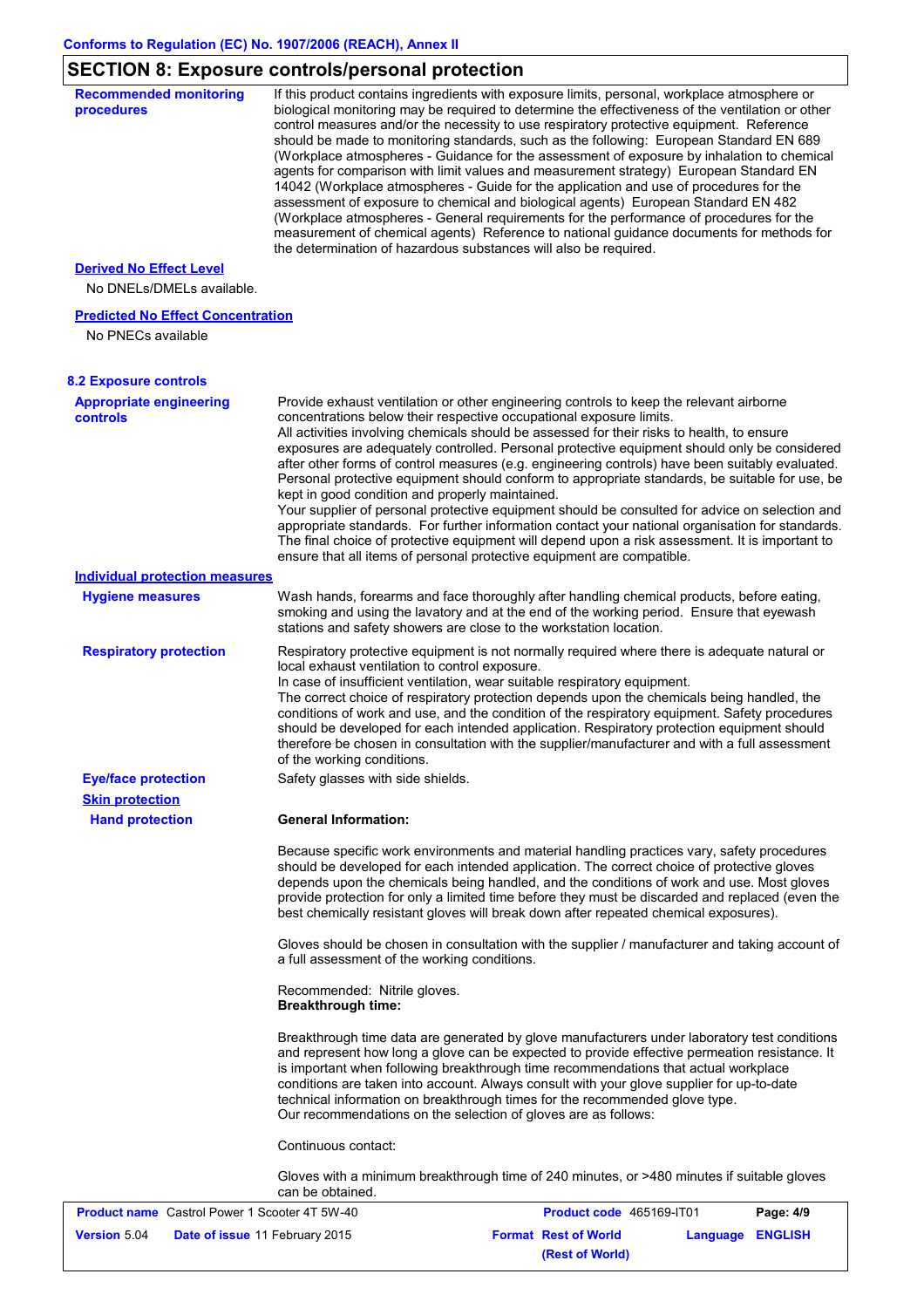## **SECTION 8: Exposure controls/personal protection**

If suitable gloves are not available to offer that level of protection, gloves with shorter breakthrough times may be acceptable as long as appropriate glove maintenance and replacement regimes are determined and adhered to.

Short-term / splash protection:

Recommended breakthrough times as above.

It is recognised that for short-term, transient exposures, gloves with shorter breakthrough times may commonly be used. Therefore, appropriate maintenance and replacement regimes must be determined and rigorously followed.

### **Glove Thickness:**

For general applications, we recommend gloves with a thickness typically greater than 0.35 mm.

It should be emphasised that glove thickness is not necessarily a good predictor of glove resistance to a specific chemical, as the permeation efficiency of the glove will be dependent on the exact composition of the glove material. Therefore, glove selection should also be based on consideration of the task requirements and knowledge of breakthrough times. Glove thickness may also vary depending on the glove manufacturer, the glove type and the glove model. Therefore, the manufacturers' technical data should always be taken into account to ensure selection of the most appropriate glove for the task.

Note: Depending on the activity being conducted, gloves of varying thickness may be required for specific tasks. For example:

 • Thinner gloves (down to 0.1 mm or less) may be required where a high degree of manual dexterity is needed. However, these gloves are only likely to give short duration protection and would normally be just for single use applications, then disposed of.

 • Thicker gloves (up to 3 mm or more) may be required where there is a mechanical (as well as a chemical) risk i.e. where there is abrasion or puncture potential.

**Skin and body**

Use of protective clothing is good industrial practice.

Personal protective equipment for the body should be selected based on the task being performed and the risks involved and should be approved by a specialist before handling this product.

Cotton or polyester/cotton overalls will only provide protection against light superficial contamination that will not soak through to the skin. Overalls should be laundered on a regular basis. When the risk of skin exposure is high (e.g. when cleaning up spillages or if there is a risk of splashing) then chemical resistant aprons and/or impervious chemical suits and boots will be required.

**Personal protective equipment (Pictograms)**

**Environmental exposure controls**

Emissions from ventilation or work process equipment should be checked to ensure they comply with the requirements of environmental protection legislation. In some cases, fume scrubbers, filters or engineering modifications to the process equipment will be necessary to reduce emissions to acceptable levels.

**(Rest of World)**

# **SECTION 9: Physical and chemical properties**

| 9.1 Information on basic physical and chemical properties |                                        |                             |          |                |  |
|-----------------------------------------------------------|----------------------------------------|-----------------------------|----------|----------------|--|
| <b>Appearance</b>                                         |                                        |                             |          |                |  |
| <b>Physical state</b>                                     | Liquid.                                |                             |          |                |  |
| <b>Colour</b>                                             | Red.                                   |                             |          |                |  |
| <b>Odour</b>                                              | Not available.                         |                             |          |                |  |
| <b>Odour threshold</b>                                    | Not available.                         |                             |          |                |  |
| pH                                                        | Not available.                         |                             |          |                |  |
| <b>Melting point/freezing point</b>                       | Not available.                         |                             |          |                |  |
| Initial boiling point and boiling<br>range                | Not available.                         |                             |          |                |  |
| <b>Pour point</b>                                         | $\leq$ -18 °C                          |                             |          |                |  |
| <b>Flash point</b>                                        | [Product does not sustain combustion.] |                             |          |                |  |
| <b>Evaporation rate</b>                                   | Not available.                         |                             |          |                |  |
| <b>Product name</b> Castrol Power 1 Scooter 4T 5W-40      |                                        | Product code 465169-IT01    |          | Page: 5/9      |  |
| Version 5.04<br>Date of issue 11 February 2015            |                                        | <b>Format Rest of World</b> | Language | <b>ENGLISH</b> |  |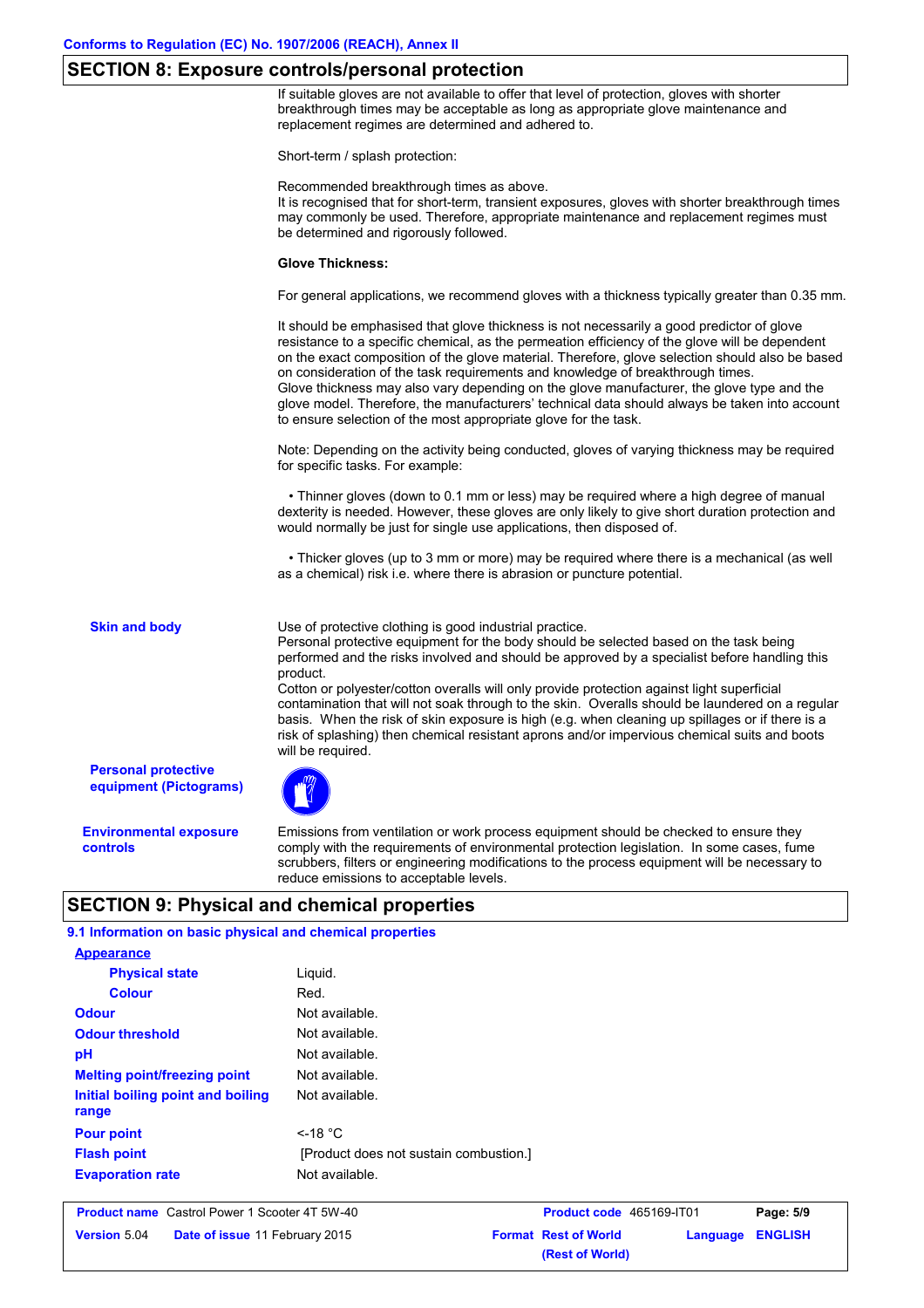# **SECTION 9: Physical and chemical properties**

| <b>Flammability (solid, gas)</b>                       | Not available.                                                                                                                   |
|--------------------------------------------------------|----------------------------------------------------------------------------------------------------------------------------------|
| <b>Upper/lower flammability or</b><br>explosive limits | Not available.                                                                                                                   |
| <b>Vapour pressure</b>                                 | Not available.                                                                                                                   |
| <b>Vapour density</b>                                  | Not available.                                                                                                                   |
| <b>Relative density</b>                                | Not available.                                                                                                                   |
| <b>Density</b>                                         | 851 kg/m <sup>3</sup> (0.851 g/cm <sup>3</sup> ) at 20°C                                                                         |
| <b>Solubility(ies)</b>                                 | insoluble in water.                                                                                                              |
| <b>Partition coefficient: n-octanol/</b><br>water      | >3                                                                                                                               |
| <b>Auto-ignition temperature</b>                       | Not available.                                                                                                                   |
| <b>Decomposition temperature</b>                       | Not available.                                                                                                                   |
| <b>Viscosity</b>                                       | Kinematic: 76 mm <sup>2</sup> /s (76 cSt) at $40^{\circ}$ C<br>Kinematic: 13.5 mm <sup>2</sup> /s (13.5 cSt) at 100 $^{\circ}$ C |
| <b>Explosive properties</b>                            | Not available.                                                                                                                   |
| <b>Oxidising properties</b>                            | Not available.                                                                                                                   |

## **9.2 Other information**

No additional information.

| <b>SECTION 10: Stability and reactivity</b>       |                                                                                                                                                                         |  |
|---------------------------------------------------|-------------------------------------------------------------------------------------------------------------------------------------------------------------------------|--|
| <b>10.1 Reactivity</b>                            | No specific test data available for this product. Refer to Conditions to avoid and Incompatible<br>materials for additional information.                                |  |
| <b>10.2 Chemical stability</b>                    | The product is stable.                                                                                                                                                  |  |
| <b>10.3 Possibility of</b><br>hazardous reactions | Under normal conditions of storage and use, hazardous reactions will not occur.<br>Under normal conditions of storage and use, hazardous polymerisation will not occur. |  |
| <b>10.4 Conditions to avoid</b>                   | Avoid all possible sources of ignition (spark or flame).                                                                                                                |  |
| <b>10.5 Incompatible materials</b>                | Reactive or incompatible with the following materials: oxidising materials.                                                                                             |  |
| <b>10.6 Hazardous</b><br>decomposition products   | Under normal conditions of storage and use, hazardous decomposition products should not be<br>produced.                                                                 |  |

# **SECTION 11: Toxicological information**

# **11.1 Information on toxicological effects**

## **Acute toxicity estimates**

| <b>Route</b>                                         |                                                                                                     | <b>ATE value</b>                                           |                |
|------------------------------------------------------|-----------------------------------------------------------------------------------------------------|------------------------------------------------------------|----------------|
| Not available.                                       |                                                                                                     |                                                            |                |
| Information on the likely<br>routes of exposure      | Routes of entry anticipated: Dermal, Inhalation.                                                    |                                                            |                |
| <b>Potential acute health effects</b>                |                                                                                                     |                                                            |                |
| <b>Inhalation</b>                                    | Vapour inhalation under ambient conditions is not normally a problem due to low vapour<br>pressure. |                                                            |                |
| <b>Ingestion</b>                                     | No known significant effects or critical hazards.                                                   |                                                            |                |
| <b>Skin contact</b>                                  | Defatting to the skin. May cause skin dryness and irritation.                                       |                                                            |                |
| <b>Eye contact</b>                                   | No known significant effects or critical hazards.                                                   |                                                            |                |
|                                                      | Symptoms related to the physical, chemical and toxicological characteristics                        |                                                            |                |
| <b>Inhalation</b>                                    | No specific data.                                                                                   |                                                            |                |
| <b>Ingestion</b>                                     | No specific data.                                                                                   |                                                            |                |
| <b>Skin contact</b>                                  | Adverse symptoms may include the following:<br>irritation<br>dryness<br>cracking                    |                                                            |                |
| <b>Eye contact</b>                                   | No specific data.                                                                                   |                                                            |                |
| <b>Product name</b> Castrol Power 1 Scooter 4T 5W-40 |                                                                                                     | Product code 465169-IT01                                   | Page: 6/9      |
| Version 5.04                                         | Date of issue 11 February 2015                                                                      | <b>Format Rest of World</b><br>Language<br>(Rest of World) | <b>ENGLISH</b> |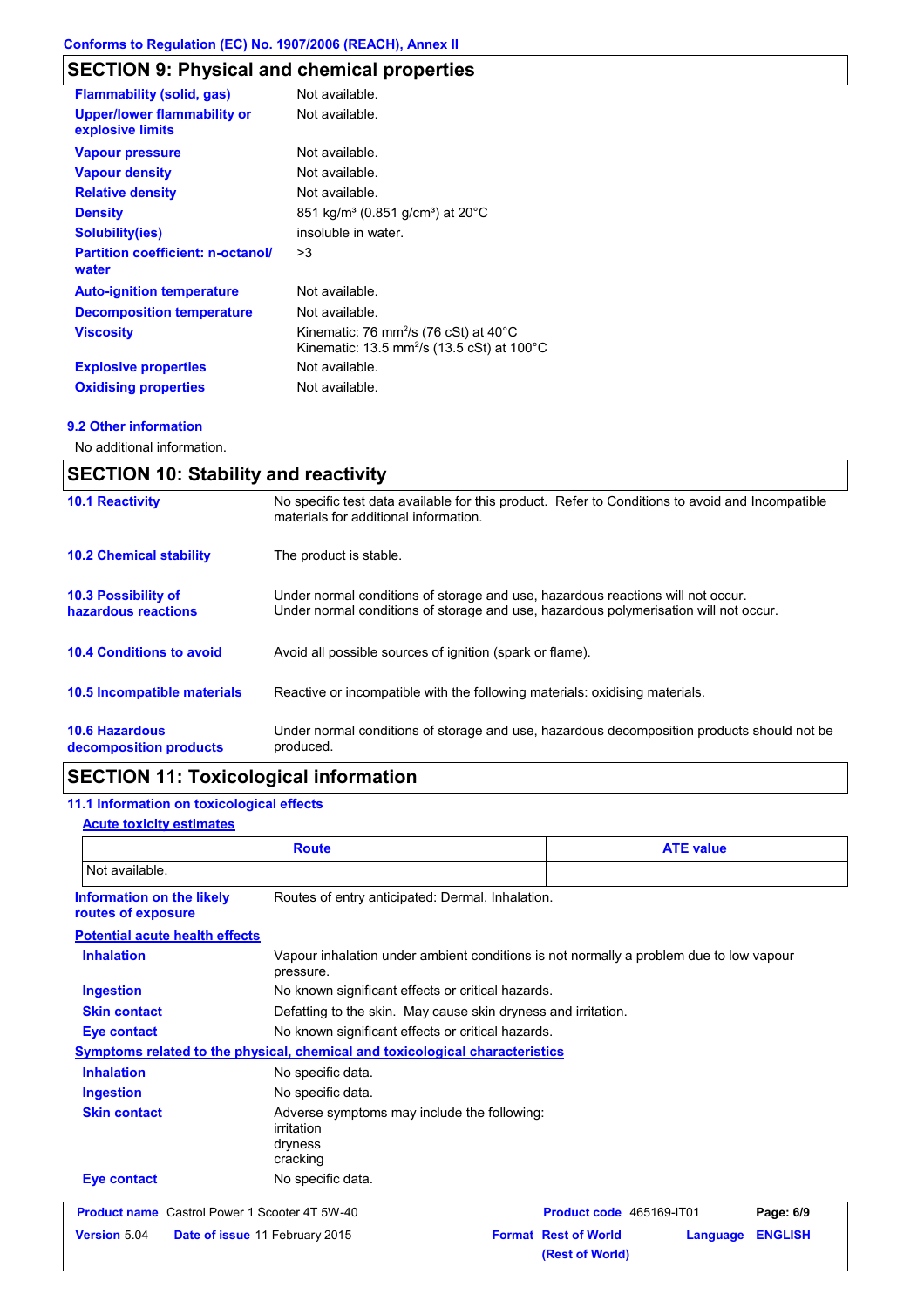# **SECTION 11: Toxicological information**

|                                         | Delayed and immediate effects and also chronic effects from short and long term exposure                                                                                                                                                                                                                                                                                                                 |
|-----------------------------------------|----------------------------------------------------------------------------------------------------------------------------------------------------------------------------------------------------------------------------------------------------------------------------------------------------------------------------------------------------------------------------------------------------------|
| <b>Inhalation</b>                       | Overexposure to the inhalation of airborne droplets or aerosols may cause irritation of the<br>respiratory tract.                                                                                                                                                                                                                                                                                        |
| Ingestion                               | Ingestion of large quantities may cause nausea and diarrhoea.                                                                                                                                                                                                                                                                                                                                            |
| <b>Skin contact</b>                     | Prolonged or repeated contact can defat the skin and lead to irritation and/or dermatitis.                                                                                                                                                                                                                                                                                                               |
| Eye contact                             | Potential risk of transient stinging or redness if accidental eye contact occurs.                                                                                                                                                                                                                                                                                                                        |
| <b>Potential chronic health effects</b> |                                                                                                                                                                                                                                                                                                                                                                                                          |
| <b>General</b>                          | USED ENGINE OILS<br>Combustion products resulting from the operation of internal combustion engines contaminate<br>engine oils during use. Used engine oil may contain hazardous components which have the<br>potential to cause skin cancer. Frequent or prolonged contact with all types and makes of used<br>engine oil must therefore be avoided and a high standard of personal hygiene maintained. |
| <b>Carcinogenicity</b>                  | No known significant effects or critical hazards.                                                                                                                                                                                                                                                                                                                                                        |
| <b>Mutagenicity</b>                     | No known significant effects or critical hazards.                                                                                                                                                                                                                                                                                                                                                        |
| <b>Developmental effects</b>            | No known significant effects or critical hazards.                                                                                                                                                                                                                                                                                                                                                        |
| <b>Fertility effects</b>                | No known significant effects or critical hazards.                                                                                                                                                                                                                                                                                                                                                        |

# **SECTION 12: Ecological information**

# **12.1 Toxicity**

**Environmental hazards** Not classified as dangerous

## **12.2 Persistence and degradability**

Not expected to be rapidly degradable.

## **12.3 Bioaccumulative potential**

This product is not expected to bioaccumulate through food chains in the environment.

| <b>12.4 Mobility in soil</b>                                         |                                                                                                                           |
|----------------------------------------------------------------------|---------------------------------------------------------------------------------------------------------------------------|
| <b>Soil/water partition</b><br><b>coefficient</b> (K <sub>oc</sub> ) | Not available.                                                                                                            |
| <b>Mobility</b>                                                      | Spillages may penetrate the soil causing ground water contamination.                                                      |
| 12.5 Results of PBT and vPvB assessment                              |                                                                                                                           |
| <b>PBT</b>                                                           | Not applicable.                                                                                                           |
| <b>vPvB</b>                                                          | Not applicable.                                                                                                           |
| 12.6 Other adverse effects                                           |                                                                                                                           |
| <b>Other ecological information</b>                                  | Spills may form a film on water surfaces causing physical damage to organisms. Oxygen<br>transfer could also be impaired. |

# **SECTION 13: Disposal considerations**

## **13.1 Waste treatment methods**

## **Product**

**Methods of disposal**

Where possible, arrange for product to be recycled. Dispose of via an authorised person/ licensed waste disposal contractor in accordance with local regulations.

## **European waste catalogue (EWC) Hazardous waste** Yes.

| Waste code | <b>Waste designation</b>                                         |
|------------|------------------------------------------------------------------|
| $130205*$  | Imineral-based non-chlorinated engine, gear and lubricating oils |

However, deviation from the intended use and/or the presence of any potential contaminants may require an alternative waste disposal code to be assigned by the end user.

## **Packaging**

| <b>Methods of disposal</b> | Where possible, arrange for product to be recycled. Dispose of via an authorised person/<br>licensed waste disposal contractor in accordance with local regulations.                                                                    |
|----------------------------|-----------------------------------------------------------------------------------------------------------------------------------------------------------------------------------------------------------------------------------------|
| <b>Special precautions</b> | This material and its container must be disposed of in a safe way. Empty containers or liners<br>may retain some product residues. Avoid dispersal of spilt material and runoff and contact with<br>soil, waterways, drains and sewers. |

| <b>Product name</b> Castrol Power 1 Scooter 4T 5W-40 |                                       | <b>Product code</b> 465169-IT01 |                         | Page: 7/9 |
|------------------------------------------------------|---------------------------------------|---------------------------------|-------------------------|-----------|
| <b>Version 5.04</b>                                  | <b>Date of issue 11 February 2015</b> | <b>Format Rest of World</b>     | <b>Language ENGLISH</b> |           |
|                                                      |                                       | (Rest of World)                 |                         |           |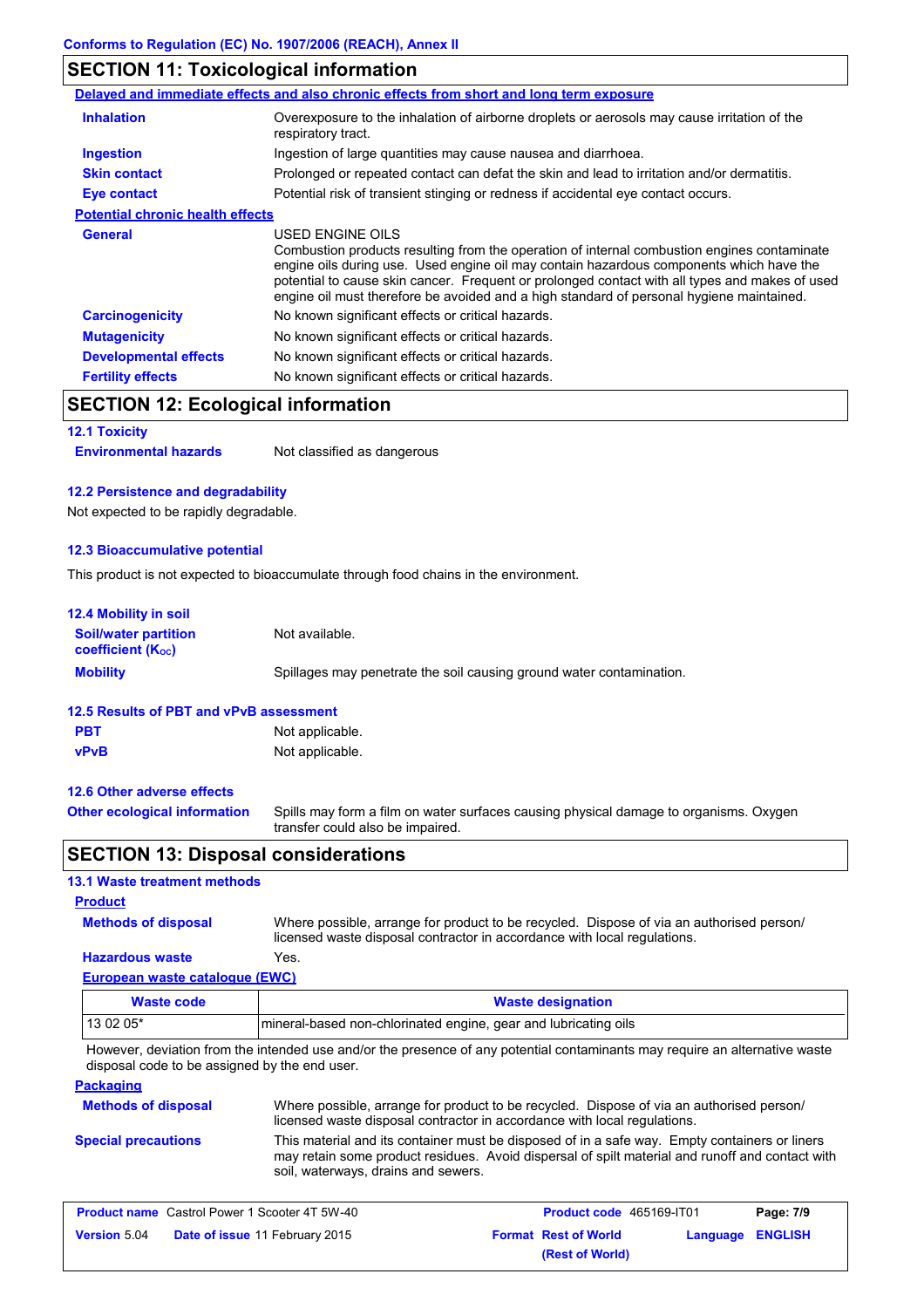# **SECTION 14: Transport information**

|                                           | <b>ADR/RID</b> | <b>ADN</b>     | <b>IMDG</b>    | <b>IATA</b>    |
|-------------------------------------------|----------------|----------------|----------------|----------------|
| 14.1 UN number                            | Not regulated. | Not regulated. | Not regulated. | Not regulated. |
| 14.2 UN proper<br>shipping name           |                |                |                |                |
| <b>14.3 Transport</b><br>hazard class(es) |                |                |                |                |
| 14.4 Packing<br>group                     |                |                |                |                |
| 14.5<br><b>Environmental</b><br>hazards   | No.            | No.            | No.            | No.            |
| <b>Additional</b><br><b>information</b>   |                |                |                |                |

**14.6 Special precautions for user** Not available.

## **SECTION 15: Regulatory information**

**Other regulations Annex XVII - Restrictions** Not applicable. **on the manufacture, placing on the market and use of certain dangerous substances, mixtures and articles REACH Status** The company, as identified in Section 1, sells this product in the EU in compliance with the current requirements of REACH. **15.1 Safety, health and environmental regulations/legislation specific for the substance or mixture EU Regulation (EC) No. 1907/2006 (REACH) Annex XIV - List of substances subject to authorisation Substances of very high concern** None of the components are listed. All components are listed or exempted. All components are listed or exempted. All components are listed or exempted. All components are listed or exempted. All components are listed or exempted. All components are listed or exempted. All components are listed or exempted. **United States inventory (TSCA 8b) Australia inventory (AICS) Canada inventory China inventory (IECSC) Japan inventory (ENCS) Korea inventory (KECI) Philippines inventory (PICCS) Taiwan inventory (CSNN)** Not determined.

| <b>15.2 Chemical Safety</b> |  |
|-----------------------------|--|
| <b>Assessment</b>           |  |

This product contains substances for which Chemical Safety Assessments are still required.